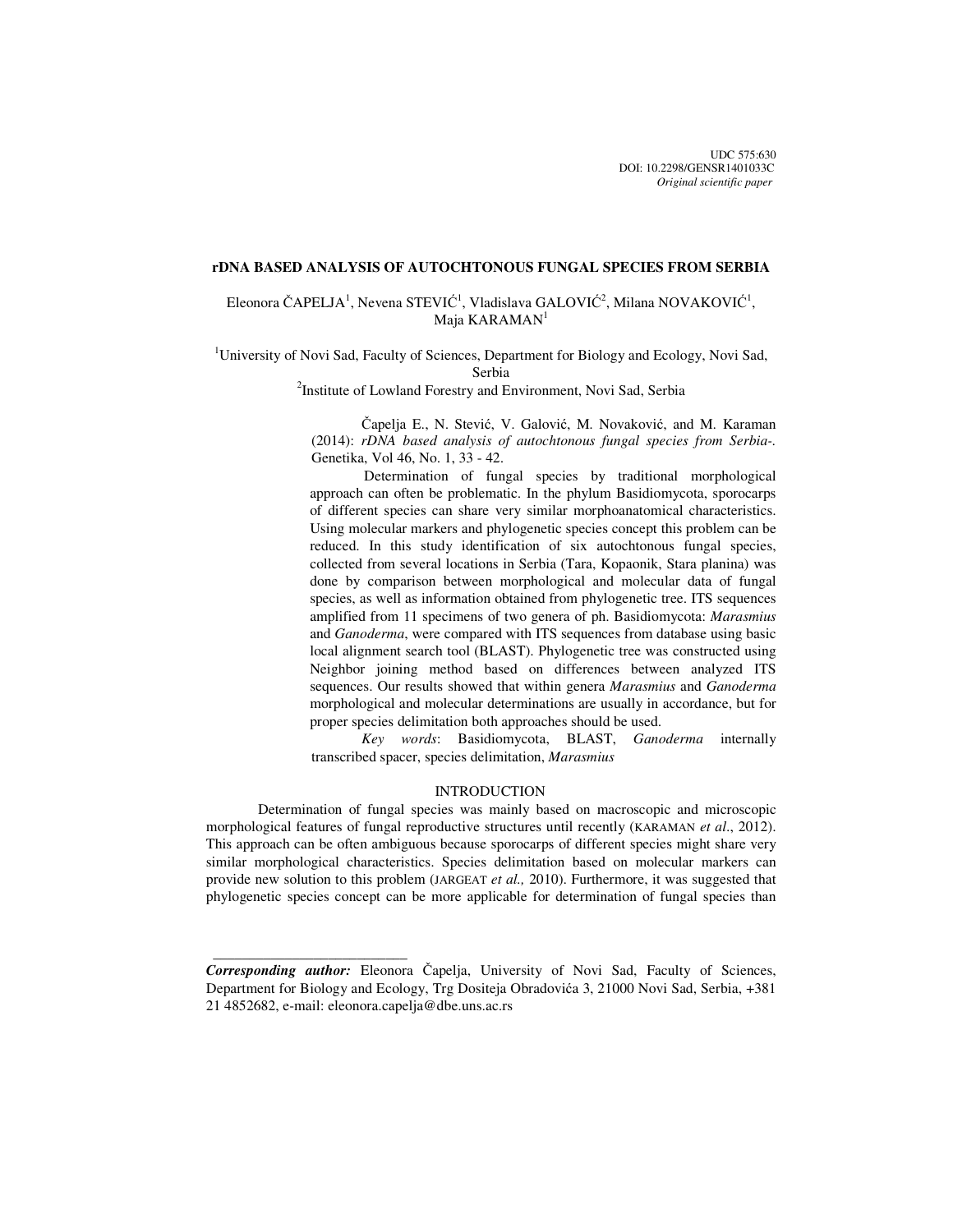morphological and biological species concepts which were traditionally used (TAYLOR *et al.,* 2000).

In fungal genomes, among eukaryotic organisms, genes for rRNA are organized in tandem units. One unit consists of three rRNA genes (18S; 5,8S; 28S) which are separated by two ITS (internally transcribed spacer) sequences (SCHOCH *et al.,* 2012). These sequences show high interspecific and low intraspecific variability in the phylum Basidiomycota, which makes them a good tool for phylogenetic species determination and they were used for that purpose in many investigations (e.g. GOMES *et al*., 2002, GULDBERG FRŘSLEV *et al*., 2007, NILSSON *et al.*, 2008, OLARIAGA *et al*., 2009).

In this work, two species of the genus *Ganoderma*: *Ganoderma adspersum* (Schulzer) Donk and *Ganoderma applanatum* (Pers.: Wall.) and three species of the genus *Marasmius*: *Marasmius androsaceus* (L. : Fr.) Fr*., Marasmius rotula* (Scop. : Fr.) Fr*.* and *Marasmius scorodonius* (Fr. : Fr.) Fr*.* were analyzed.

Genus *Ganoderma* includes widespread species of lignicolous, white-rot causing fungi. Although many of *Ganoderma* species represent parasites of economically important plants (FLOOD *et al*., 2000), their fruiting bodies have medicinal properties (LU *et al*., 2004, PATERSON, 2006, KARAMAN *et al*., 2009a, KARAMAN *et al.*, 2009b, KARAMAN *et al.*, 2010, KARAMAN *et al.*, 2013, KOZARSKI *et al*., 2011) and were used for centuries in traditional medicine of Asian cultures. Due to the high variability of the macroscopic and microscopic characteristics of basidiocarps of these fungi and similar habitat (NOVAKOVIĆ *et al*., 2012), the taxonomy of this genus is still unclear and a large number of synonyms is present (SEO and KIRK, 2000, GOTLIEB *et al.*, 2000). Moreover, analysis of SSU rDNA suggests that genus *Ganoderma* represents polyphyletic and relatively young group of fungi (HONG and JUNG, 2004).

The genus *Marasmius* is comprised of around 600 widely spread saprotrophic and litterdecomposing species (WANNATHES *et al.*, 2009). They form relatively small and marcescent (i.e. reviving in situ) basidiocarps with convex to conical and striate pilei, and typically tough, filiform stipes (WILSON and DESJARDIN, 2005). Species of this genus could be confused with collybioid and mycenoid mushrooms (http://www.mushroomexpert.com/marasmius.html).

In recent studies, possibility of using these fungi in industry was investigated, especially for production of enzymes like peroxidase (SCHEIBNER *et al.*, 2008) and thermostable xylanase (RATANACHOMSRI *et al.*, 2006).

Genus *Marasmius* was considered to be homogenous group of fungi, but analysis of ITS, 5,8S and nLSU (nuclear ribosomal large subunit) DNA sequences showed that this genus have polyphyletic origin (WILSON and DESJARDIN, 2005). Members of this group can be classified in a number of distinct clades (/omphalotaceae, /physalacriaceae, /marasmiaceae) (ANTONIN *et al.*, 2010).

 Considering complexity of determination in specific groups of fungal genera, the aim of this study was an identification of autochtonous species by comparison of morphological and molecular data, as well as obtaining information from phylogenetic tree.

## MATERIALS AND METHODS

The analyzed basidiocarps (11) were collected from different locations on the territory of the Republic of Serbia (Table 1), which represents permanent sites designed for longterm monitoring of macrofungi in forest ecosystems (NOVAKOVIĆ *et al*., 2013a; NOVAKOVIĆ *et al*., 2013b). Fungi were identified on the basis of macroscopic and microscopic morphological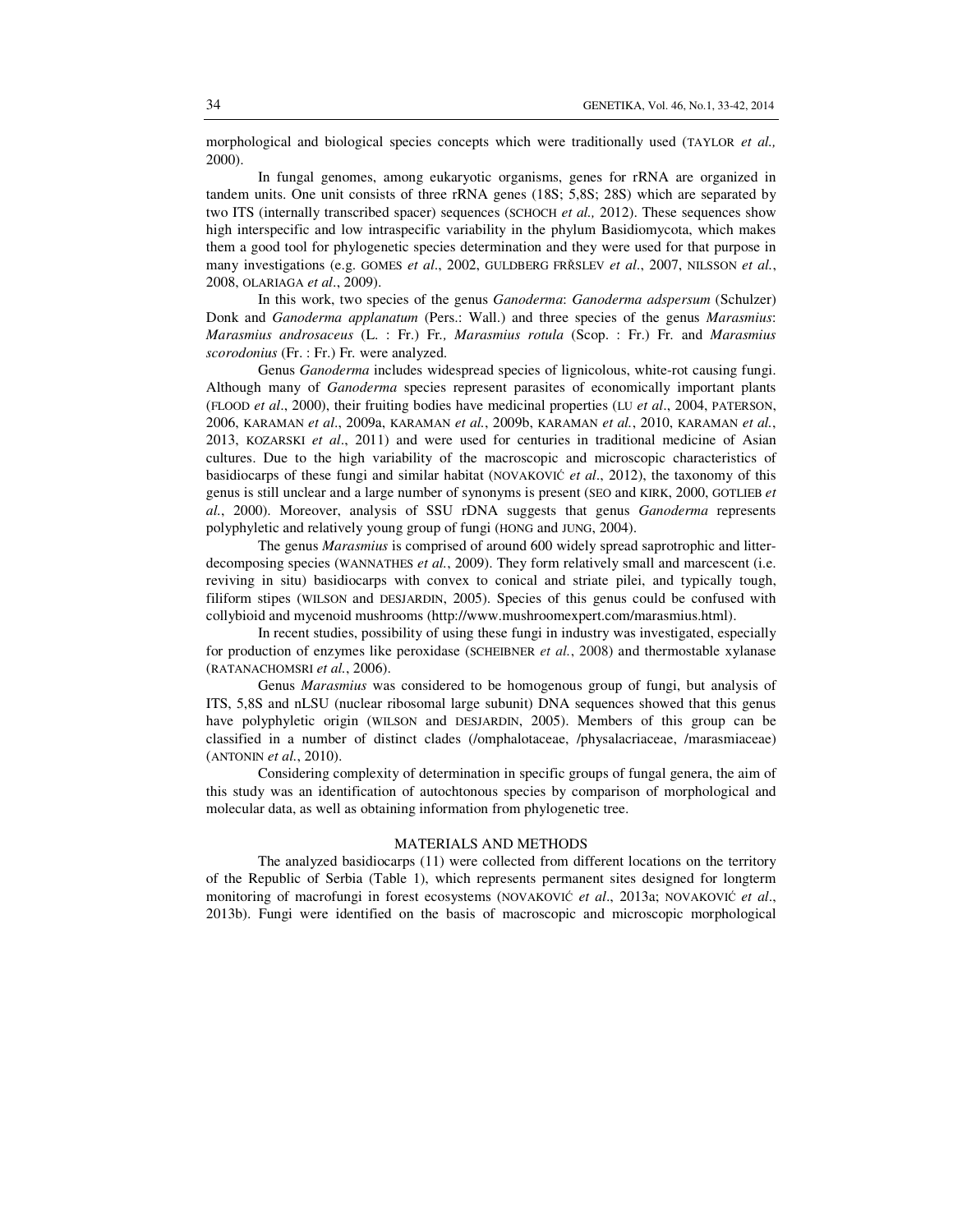characteristics of fruiting bodies using specific identification keys (BON, 1988, UZELAC, 2009, http://www.mushroomexpert.com/,http://www.rogersmushrooms.com/,http://www.svims.ca/cou ncil/ Marasm.htm).

Pieces of the basidocarps which were used for DNA extraction were preserved in 96% ethanol on +4˚C after obtaining from the inner part of fresh fruiting bodies using the method of sterile clippings.

| No.            | Taxon                                                    | Locality                   |                                  |
|----------------|----------------------------------------------------------|----------------------------|----------------------------------|
| 1              | <i>Marasmius androsaceus</i> (L.) Fr.                    | Vazganica, mt. Vidlič      | 3ASTR <sub>2</sub>               |
| $\overline{c}$ | <i>Marasmius androsaceus</i> (L.) Fr.                    | Crveni potok, mt. Tara     | 12TARA5                          |
| 3              | <i>Marasmius rotula</i> (Scop.) Fr.                      | Crveni potok, mt. Tara     | 7TARA5                           |
| $\overline{4}$ | Marasmius scorodonius (Fr.) Fr.                          | Crveni potok, mt. Tara     | 4TARA5                           |
| 5              | Marasmius scorodonius (Fr.) Fr                           | Vazganica, mt. Vidlič      | 6STR <sub>2</sub>                |
| 6              | Marasmius sp./<br>Micromphale perforans (Hoffm.)<br>Gray | Suva reka, mt.<br>Kopaonik | <b>KOPSP</b>                     |
| 7              | Ganoderma applanatum (Pers.) Pat.                        | Mitrovac, mt. Tara         | G1TARA4                          |
| 8              | Ganoderma applanatum (Pers.) Pat                         | Mitrovac, mt. Tara         | G <sub>2</sub> TAR <sub>A4</sub> |
| 9              | Ganoderma applanatum (Pers.) Pat                         | Mitrovac, mt. Tara         | G3TARA4                          |
| 10             | Ganoderma applanatum (Pers.) Pat                         | Crveni potok, mt. Tara     | GTARA5                           |
| 11             | Ganoderma adspersum<br>(Schulzer)Donk                    | Crveni potok, mt. Tara     | GTARA5                           |

*Table 1. Analyzed species and locations information* 

#### DNA extraction

Approximately 100 mg of fungal material was used for the extraction of DNA, and it was performed according to CTAB protocol (CULLINGS, 1992). DNA concentration was determined using spectrophotometric analysis. DNA was quantified to 20 ng/µl.

#### PCR amplification of ITS sequences

The ITS rDNA regions were PCR-amplified using the primer set ITS1 (5'- TCCGTAGGTGAACCTGCGG-3') and ITS4 (5'-TCCTCCGCTTATTGATATGC-3') (WHITE *et al*., 1990). Reactions were performed in Thermocycler (Eppendorf, NY, http://www.eppendorf.com). Protocols for preparation of PCR master mix and PCR amplification conditions were done according to GALOVIĆ *et al*., 2010.

PCR products were separated by electrophoresis on 2% agarose gel stained with ethidium bromide (EtBr). Marker used for evaluation of length of PCR products was GeneRuler™ 50 bp DNA Ladder (Fermentas, http://www.fermentas.com). Separation of the PCR products was performed for 45 minutes in 0,5xTBE buffer at constant voltage of 80V. Visualization was done using DIAS system (SERVA Electrophoresis GmbH, D, www.serva.de).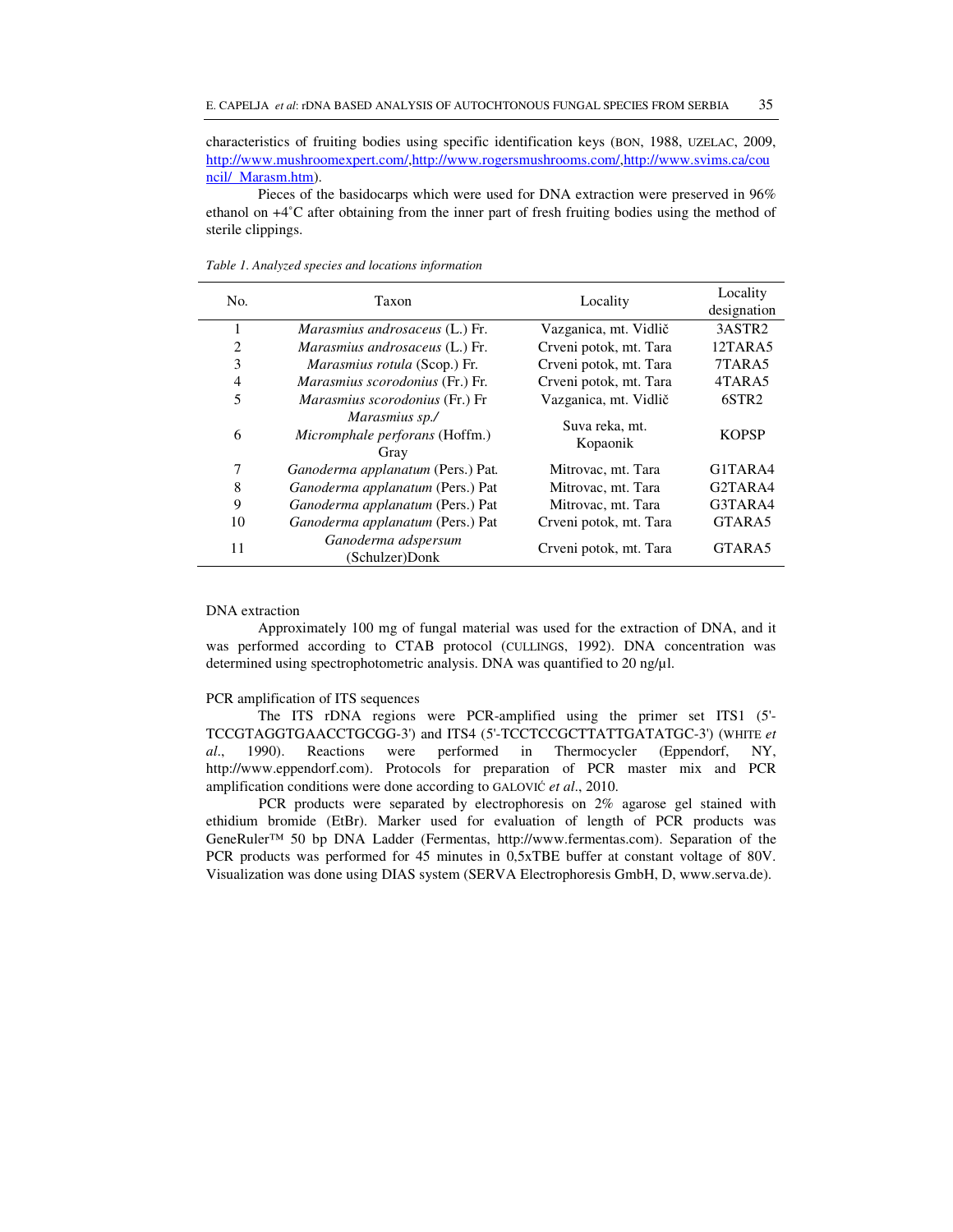Sequencing of PCR products

 PCR products were extracted from agarose gel using QIAquick Gel Extraction Kit (Qiagen, http://www.qiagen.com/default.aspx). Extracted DNA was quantified to 5 ng/µl and sequenced (Macrogen, NL, http://www.macrogen.com/) by automatic DNA sequencer (ABI 3730XL) using capillary electrophoresis method.

## Analysis of the sequence data

Obtained ITS sequences were aligned using MEGA 5.10 (TAMURA *et al.*, 2011) software. The sequences were identified by comparison against nucleotide collection (nr/nt) database using basic local alignment search tool (BLAST, http://blast.ncbi.nlm.nih.gov/Blast.cgi). The program was optimized for highly similar sequences (megablast). Word size was set to 20, and low complexity regions were not filtered. All other parameters were set to default.

Phylogenetic tree was constructed in the MEGA 5.10 software by applying Neighbor-Joining method (SAITOU and NEI, 1987). The evolutionary distances were computed using the number of differences method (NEI and KUMAR, 2000) and are in units of the number of base differences per sequence. The tree was drawn to scale, with branch lengths in the same units. For the construction of the phylogenetic tree, only the sequences which were identified using BLAST were used. The downloaded ITS sequence of *Stereum hirsutum* (GenBank number: JX082331.1) was used as an outgroup.

## RESULTS AND DISCUSSION

Amplification of ITS rDNA region was successful for all 12 samples, and obtained sequences were approximately 750 bp long (Figure 1), which is in consent with data of other authors (e.g. GOMES *et al.*, 2002, GEML *et al*., 2004). In a sample of *M. androsaceus* one extra sequence of approximately 650 bp was amplified (Figure 1). This sequence was also extracted from gel and sequenced (specimen no. 3, Table 2)

Comparison of analyzed sequences with sequences from database showed various results (Table 2). For six, among 11 analyzed specimens morphological identification was confirmed (samples no. 2, 4, 6, 9, 10, 11, Table 2).

Samples no. 8 and 12 (Table 2) were identified, but results were not in accordance with data obtained after morphological identification. Sample no. 8 was identified as *G. applanatum* by morphological identification and sample no. 12 was identified as *G. adspersum*. After comparison of these sequences with sequences from the database, they were identified as *Trametes hirsuta* and *Fomes fomentarius,* respectively. Because *G. applanatum, G. adspersum, T. hirsuta,* and *F. fomentarius* share the same habitat (UZELAC, 2009) it is possible that cross contamination may occurred. To avoid environmental contamination, DNA should be extracted from single spore cultures (CHOI *et al*., 1999). Moreover, all these species are members of the same order Polyporales, so it is possible that their ITS sequences are very similar. However, according to SCHOCH and coworkers (2012), ITS sequences have the highest resolving power for discriminating closely related species, so this assumption might be discarded.

For sequences 1, 3 and 5 (Table 2) there were no significant similarity found in the database. This usually happens when query sequences are short and/or are of low complexity (http://blast.ncbi.nlm.nih.gov/Blast.cgi?CMD=Web&PAGE\_TYPE=BlastDocs&DOC\_TYPE=F AQ#nohits), just like it was the case with sequences 1 and 5. Sequence number 3 (Table 2) was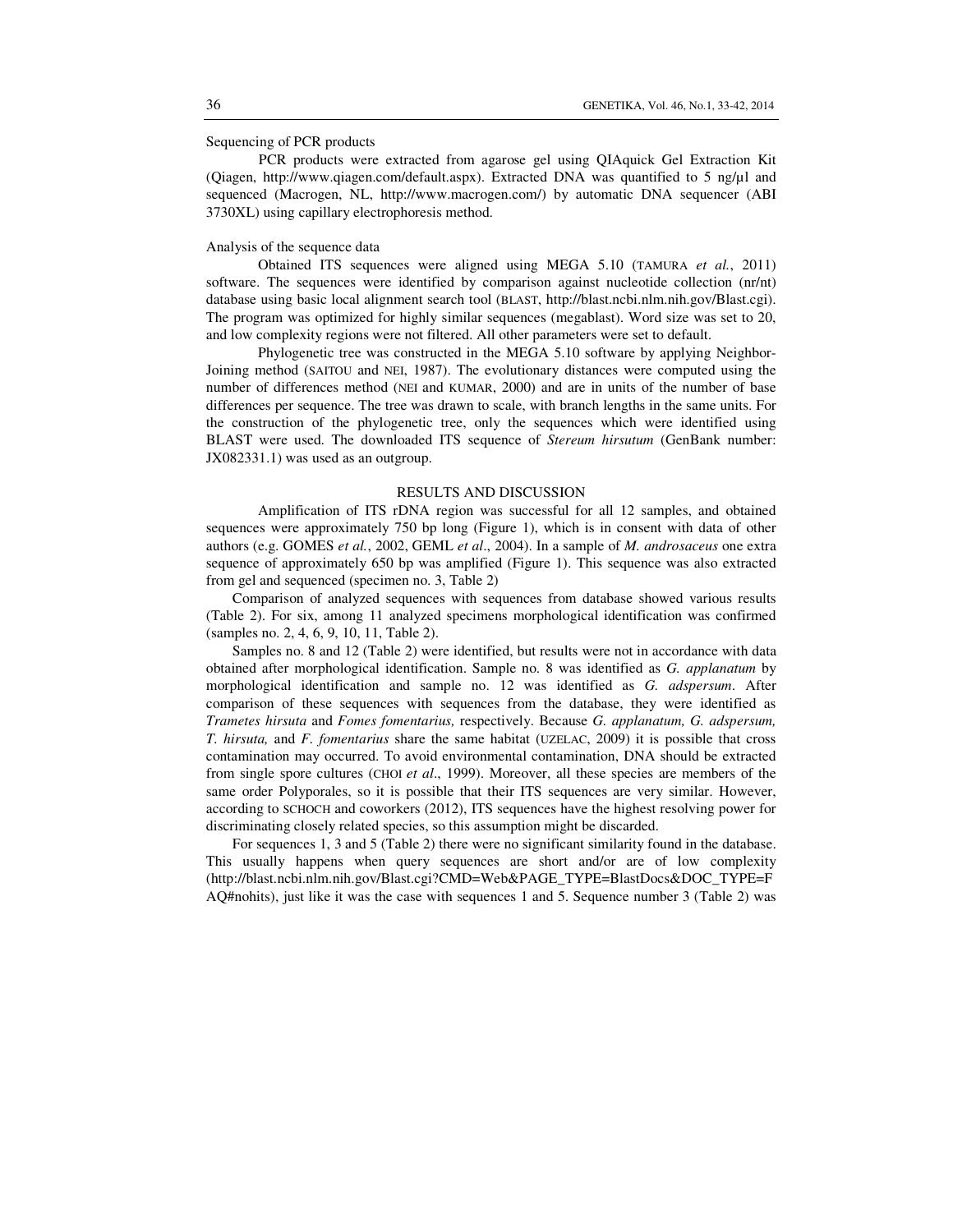not short, but since it represents one extra sequence which was amplified from specimen number 2 (Table 2) it is not an ITS sequence, so it remained unidentified.



a)





Figure 1. Еlectrophoresis of PCR amplification products on 2% agarose gel. M: molecular weight marker 50-bp DNA ladder;

- a) 1 and 2: *M. rotula*; 3 5: *M. androsaceus;*; 6 and 7: *M. scorodonius*;
- b) 8: *Marasmius sp./ Micromphale perforans*; 9 12:*G. applanatum*; 13: *G. adspersum*;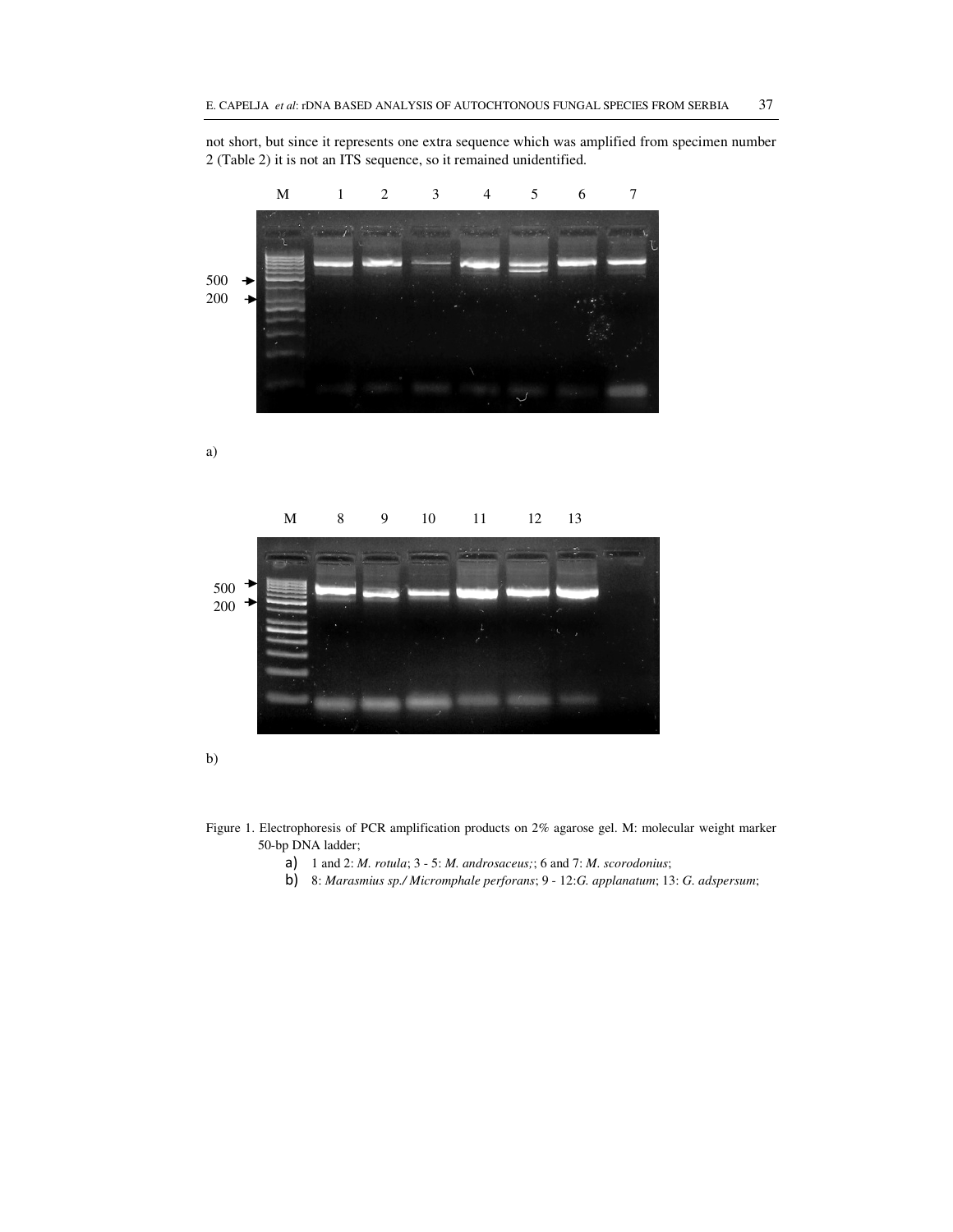| Table 2. Results obtained after comparison of analyzed sequences with sequences from database |                   |                                             |                         |                |          |
|-----------------------------------------------------------------------------------------------|-------------------|---------------------------------------------|-------------------------|----------------|----------|
| Morphological<br>identification                                                               | Locality          | Identification<br>based on ITS<br>sequences | Sequence<br>length [pb] | Total<br>score | E-value  |
| Marasmius androsaceus                                                                         | 3ASTR2            | No similarity<br>found                      | 242                     |                |          |
| Marasmius androsaceus                                                                         | 12TARA5           | M. androsaceus                              | 276                     | 286            | $2e-75$  |
| Marasmius androsaceus 2                                                                       | 12TARA5           | No similarity<br>found                      | 673                     |                |          |
| Marasmius rotula                                                                              | 7TARA5            | M. rotula                                   | 831                     | 324            | $3e-86$  |
| Marasmius scorodonius                                                                         | 4TARA5            | No similarity<br>found                      | 273                     |                |          |
| Marasmius scorodonius                                                                         | 6STR <sub>2</sub> | M. scorodonius                              | 269                     | 88.8           | 8e-16    |
| Marasmius sp./<br>Micromphale perforans                                                       | <b>KOPSP</b>      | Micromphale<br>sp.                          | 671                     | 711            | 0.0      |
| Ganoderma applanatum                                                                          | G1TARA4           | <b>Trametes</b><br>hirsuta                  | 338                     | 76.1           | $7e-12$  |
| Ganoderma applanatum                                                                          | G2TARA4           | G applanatum                                | 424                     | 603            | $1e-170$ |
| Ganoderma applanatum                                                                          | G3TARA4           | G. applanatum                               | 541                     | 784            | 0.0      |
| Ganoderma applanatum                                                                          | GTARA5            | G.applanatum                                | 421                     | 545            | 6e-153   |
| Ganoderma adspersum                                                                           | GTARA5            | Fomes<br>fomentarius                        | 640                     | 916            | 0.0      |

*Table 2. Results obtained after comparison of analyzed sequences with sequences from database* 

For specimen number 7 (Table 2), clear morphological identification was not possible. After comparing it's ITS sequence with database, it was determined that this specimen belong to genus *Micromphale sp.*

 As can be seen from the Figure 2, phylogenetic tree confirmed the results obtained after the comparison of the sequences with the database. ITS sequences of specimens identified as *G. applanatum* (samples 9, 10, 11, Table 2) showed almost no differences amongst them, which means they are undoubtedly members of the same species. This is in accordance with other investigations (GOMES *et al*., 2002, GULDBERG FRŘSLEV *et al*., 2007, NILSSON *et al*., 2008, OLARIAGA *et al*., 2009) which confirmed that intraspecific variability of ITS sequences is low.

 Branch lengths of specimens identified as *T. hirsuta* and *F. fomentarius* are longer than those of *G. applanatum* specimens*,* which means that their ITS sequences are more variable, and clearly represent two distinct species. They also have shown a degree of similarity with sequences of *G. applanatum* and are placed in the same clade Polyporales.

Within ITS sequences of *Marasmius* and *Micromphale* specimens, higher variability is observed than within Polyporales clade. According to phylogenetic relationship inferred from ITS and nLSU sequences, genus *Marasmius* represents polyphyletic group (WILSON and DESJARDIN, 2005). So, it is possible that observed variability of ITS sequences of genus *Marasmius* can be explained by its polyphyletic origin.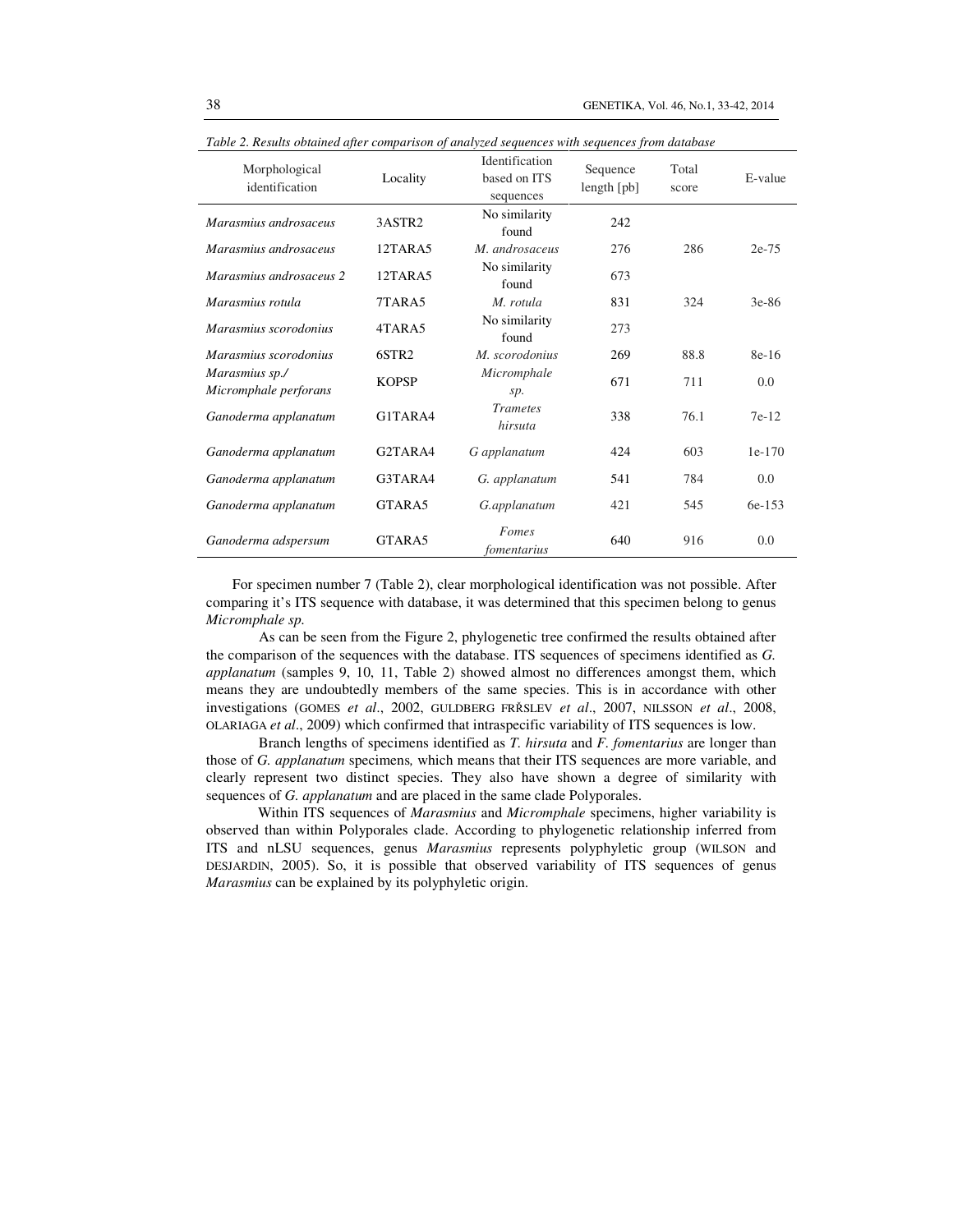Our results show that molecular and morphological determinations are usually in accordance, and it is the best identification method to use both approaches for proper species determination. Molecular approach can be especially useful in determination of morphologically similar specimens. It can be also equally useful among the specimens whose morphological data are missing or are incomplete.



Figure 2. Phylogenetic tree constructed on the basis of differences of ITS sequences

## ACKNOWLEDGEMENT

This work was supported in part by the Ministry of Education, Science and Technological Development of the Republic of Serbia within project No III43002 and by the Provincial Secretariat for Science and Technological Development, Vojvodina, Serbia (APV 114-451- 3592/2013-03 "Molecular and phenotypic diversity of taxa of economical and epidemiological importance, and endangered and endemic species in Europe").

> Received April 04<sup>th</sup>, 2013 Accepted January 05<sup>th</sup>, 2014

### **REFERENCES**

ANTONIN, V., R.RYOO, H.-D. SHIN (2010): Marasmioid and gymnopoid fungi of the Republic of Korea *Marasmius* sect. *Globulares*. Persoonia *24*: 49–59

BON, M. (1988): Pareys Buch der Pilze, Verlag Paul Parey, Hamburg, Berlin, ISBN 3490198182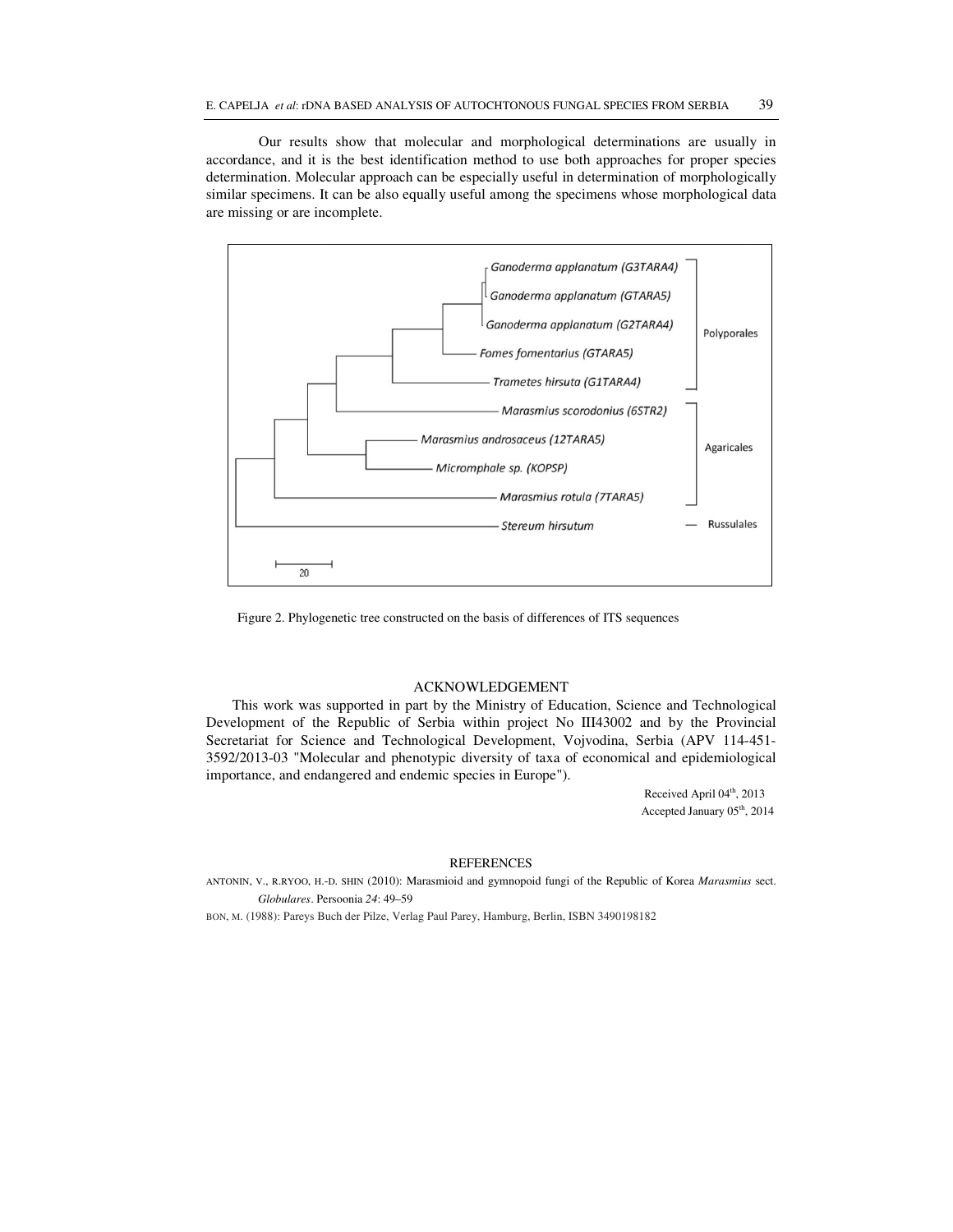CHOI, Y.W., K.D. HYDE, W.H. HO (1999): Single spore isolation of fungi. Fungal Diversity *3*: 29-38

- CULLINGS, K. (1992): Design and testing of a plant-specific PCR primer for ecological and evolutionary studies. Molecular Ecology *1*: 233-240.
- FLOOD, J., P. D. BRIDGE, M.HOLDERNESS (2000): Ganoderma diseases of perennial crops, CABI Publishing, UK, ISBN: 0- 85199-388-5
- GALOVIC, V., S.ORLOVIC, P. PAP, B. KOVACEVIC, M. MARKOVIC (2010): SPECIFICITY OF SSR LOCI FOR *Melampsora*  SPECIES ON POPLARS, GENETIKA, Vol. *42* (2): 513-520
- GEML, J., D. GEISER, D.ROYSE (2004): Molecular evolution of *Agaricus* species based on ITS and LSU rDNA sequences, Mycological Progress *3*(2): 157–176
- GOMES, A. E., M. M. KASUYA, G. E. DE BARROS, C. A. BORGES, F. E. ARAUJO (2002): Polymorphism in the internal transcribed spacer (ITS) of the ribosomal DNA of 26 isolates of ectomycorrhizal fungi, Genetics and Molecular Biology, *25*, 4: 477-483
- GOTLIEB, A. M., E. FERRER, J. E. WRIGHT (2000): rDNA analyses as an aid to the taxonomy of species of *Ganoderma*, *Mycol*. *Res*. *104* (9) : 1033±1045
- GULDBERG FRŘSLEV, T., T. STJERNEGAARD JEPPESEN, T.LĆSSŘE, R.KJŘLLER (2007): Molecular phylogenetics and delimitation of species in *Cortinarius* section *Calochroi* (Basidiomycota, Agaricales) in Europe*.* Molecular Phylogenetics and Evolution *44*: 217–227
- HONG, S., G., H. S. JUNG (2004): Phylogenetic analysis of *Ganoderma* based on nearly complete mitochondrial smallsubunit ribosomal DNA sequences, Mycologia*, 96*(4):. 742–755
- JARGEAT, P., F. MARTOS, F. CARRICONDE, H. GRYTA, P-A. MOREAU, M.GARDES (2010): Phylogenetic species delimitation in ectomycorrhizal fungi and implications for barcoding: the case of the Tricholoma scalpturatum complex (Basidiomycota). Molecular ecology, *19*: 5216–5230
- KARAMAN, A. M., M. MIMICA-DUKIĆ, N., P. N. KNEŽEVIĆ, N. M. MATAVULJ (2009a): Antibacterial properties of selected lignicolous fungi from northern Serbia. International Journal of Medicinal Mushrooms, *11*(3): 269-279.
- KARAMAN, M., S. KAIŠAREVIĆ, J. SOMBORSKI, M. KEBERT, M.MATAVULY (2009b): Biological activities of the lignicolous fungus *Meripilus giganteus* (Pers.:Pers.) Karst. *Arch Biol Sci. 61* (4), 353-361.
- KARAMAN, M., E. JOVIN, R. MALBAŠA, M. MATAVULY, M. POPOVIĆ, (2010) Medicinal and edible lignicolous fungi as natural sources of antioxidative and antibacterial agents. *Phytother Res*. 24(10): 1473–1481.
- KARAMAN, M., M. NOVAKOVIC, M.MATAVULY (2012): Fundamental fungal strategies in restoration of natural environment. In: Fungi: Types, environmental impact and role in disease, Vazquez M.S.A., Silva A.P. (eds), Nova Science Publishers, Inc., pp. 167-214.
- KARAMAN, M., STAHL, M., J. VULIĆ, M. VESIĆ, J.ČANADOVIĆ-BRUNET (2013): Wild-growing lignicolous mushroom species as sources of novel agents with antioxidative and antibacterial potentials. International Journal of Food Science and Nutrition. DOI: 10.3109/09637486.2013.860584.
- KOZARSKI, M., A. KLAUS, M. NIKSIC, D. JAKOVLJEVIC, J. HELSPERC, L. VAN GRIENSVEN (2011): Antioxidative and immunomodulating activities of polysaccharide extracts of the medicinal mushrooms Agaricus bisporus, Agaricus brasiliensis, Ganoderma lucidum and Phellinus linteus, Food Chemistry, Volume 129, Issue 4, *15*: 1667–1675
- LU, Q-Y., Y-S JIN, Q. ZHANG, Z. ZHANG, D. HEBER, V.W. GO, P.F. LI, J. Y. RAO (2004) Ganoderma lucidum extracts inhibit growth and induce actin polymerization in bladder cancer cells in vitro. Cancer Letters Volume *216*, Issue 1,  $8: 9 - 20$
- NEI, M., S.KUMAR (2000): Molecular Evolution and Phylogenetics. Oxford University Press, New York.
- NILSSON, H., R., E. KRISTIANSSON, M. RYBEG, N. HALLENBERG, H. K. LARSSON (2008): Intraspecific ITS variability in the kingdom Fungi as expressed in the international sequence databases and Its implications for molecular species identification, Evolutionary Bioinformatics, *4*: 193–201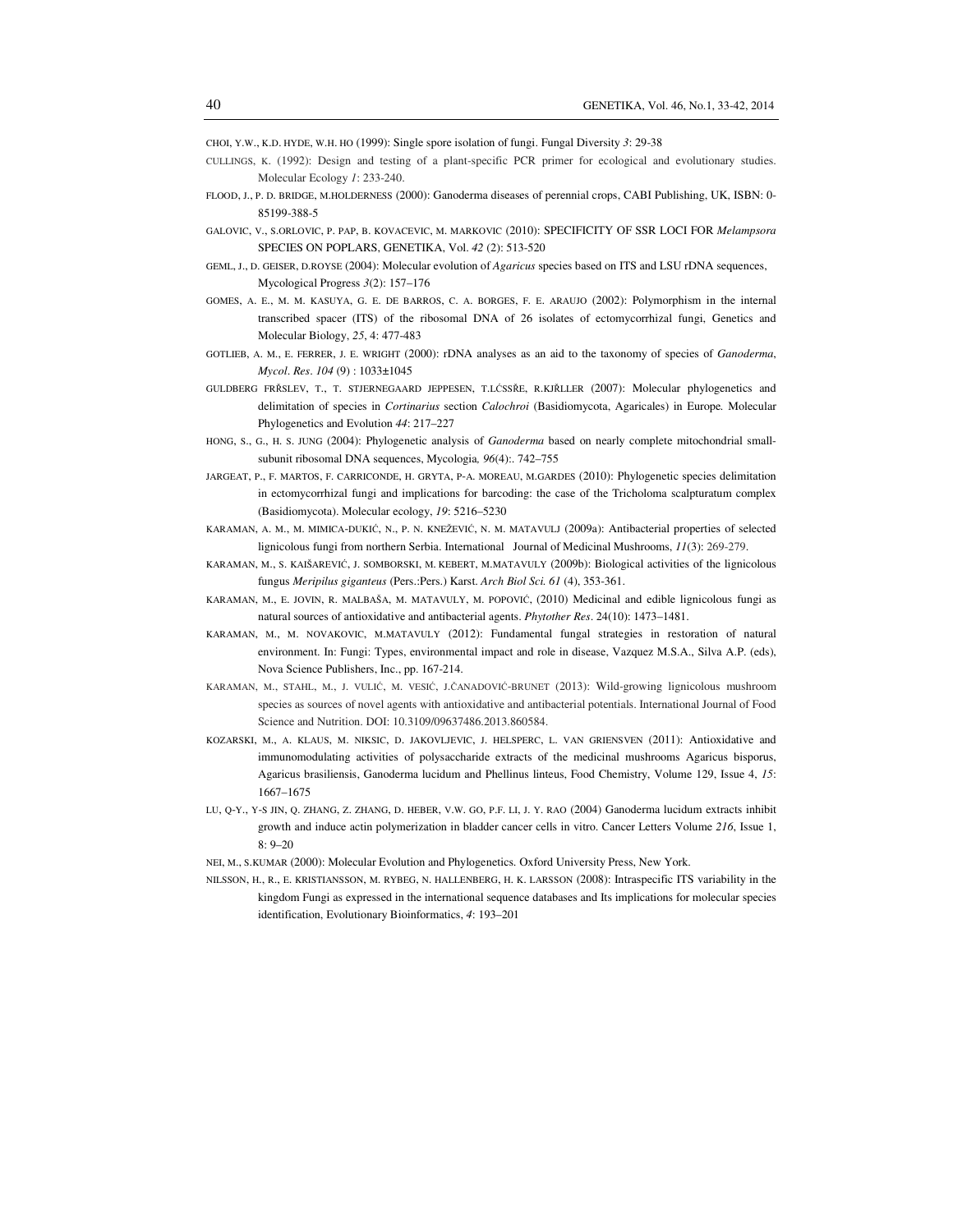- NOVAKOVIĆ, M., M. KARAMAN, M. MARKOVIĆ, M. MATAVULJ, M. RUĆANDO, B.TRUDIĆ (2012): Survey of Macrofungal Diversity in the Forest Ecosystems of Stara Planina, Kopaonik and Tara. In: Proceedings of International Scientific Conference "FORESTS IN FUTURE-Sustainable Use, Risks and Challenges", 4th-5th October 2012, Beograd, 2012.
- NOVAKOVIĆ, M., M. KARAMAN, M. MATAVULY, M. MARKOVIĆ, E.ČAPELJA (2013a): Mycodiversity Comparison of Autochthonous and Allochthonous Forest Stands in the Beech Habitat on Mt. Vidlič. In: Program and Abstracts of ClimTree 2013 – International Conference on Climate Change and Tree Responses in Central European Forests, 1th – 5th September, 2013, Zurich, Switzerland, p. 104.
- NOVAKOVIĆ, M., M, KARAMAN, V. GALOVIĆ, M. MATAVULJ (2013b): Macrofungi in monitoring of heavy metals and radionuclides in forest ecosystems. In: Abstract book of the 2nd ICP Forests Scientific Conference 2013, 28/29 May 2013, Belgrade, Serbia, p. 61.
- OLARIAGA, I., B. JUGO, K. GARCI´A-ETXEBARRIA, I.SALCEDO (2009): Species delimitation in the European species of Clavulina (Cantharellales, Basidiomycota) inferred from phylogenetic analyses of ITS region and morphological data. Mycologicalresearch *113*: 1261 – 1270
- PATERSON, R., M. (2006): Ganoderma A therapeutic fungal biofactory, Phytochemistry, *67* (18): 1985–2001
- RATANACHOMSRI, U., R. SRIPRANG, W. SORNLEK, B. BUABAN, V. CAMPREDA, S.,TANAPONGPIPAT, L.EURWILAICHITR (2006): Thermostable Xylanase from Marasmius sp.: Purification and Characterization, Journal of Biochemistry and Molecular Biology, Vol. *39*, No. 1: 105-11
- SAITOU, N., M.NEI (1987): The neighbor-joining method: A new method for reconstructing phylogenetic trees. Molecular Biology and Evolution, *4*:406-425
- SCHEIBNER, M., B. HÜLSDAU, K. ZELENA, M.,NIMTZ, L. DE BOER, G. R. BERGER, H. ZORN (2008): Novel peroxidases of *Marasmius scorodonius* degrade β-carotene, Appl Microbiol Biotechnol *77*: 1241–1250
- SCHOCH L., C., A. K. SEIFERT, S.HUNDORF, V. ROBERT, L. J. SPOUGE, C. A. LEVESQUE W. CHEN, FUNGAL BARCODING CONSORTIUM (2012): Nuclear ribosomal internal transcribed spacer (ITS) region as a universal DNA barcode marker for Fungi. PNAS, vol. *109*, no. 16: 6241–6246
- SEO, G.-S., P. M. KIRK (2000): Ganodermataceae: Nomenclature and Classification, In: Ganoderma diseases of perennial crops, CABI Publishing, UK, ISBN: 0-85199-388-5
- TAMURA, K., D. PETERSON, N. PETERSON, G.STECHER, M. NEI, S.KUMAR (2011): MEGA5: Molecular Evolutionary Genetics Analysis using Maximum Likelihood, Evolutionary Distance, and Maximum Parsimony Methods. Molecular Biology and Evolution *28*: 2731-2739.
- TAYLOR, W., J. JACOBSON, S. KROKEN, T. KASUGA, M. GEISER, D., S. HIBBETT, M. FISHER (2000): Phylogenetic Species Recognition and Species Concepts in Fungi, Fungal Genetics and Biology *31*: 21–32
- UZELAC, B. (2009): Gljive Srbije i zapadnog Balkana, BGV Logik, Beograd, ISBN: 978-86-912677-0-4
- WANNATHES, N., D.E. DESJARDIN, K.D. HYDE, B.A. PERRY, S.LUMYONG (2009): A monograph of *Marasmius*  (Basidiomycota) from Northern Thailand based on morphological and molecular (ITS sequences) data. Fungal Diversity *37*: 209-306
- WILSON, A., W., D., E. DESJARDIN (2005): Phylogenetic relationships in the gymnopoid and marasmioid fungi (Basidiomycetes, euagarics clade). Mycologia 97(3): 667–679

http://blast.ncbi.nlm.nih.gov/Blast.cgi

http://www.mushroomexpert.com/

http://www.rogersmushrooms.com/

http://www.svims.ca/council/Marasm.htm